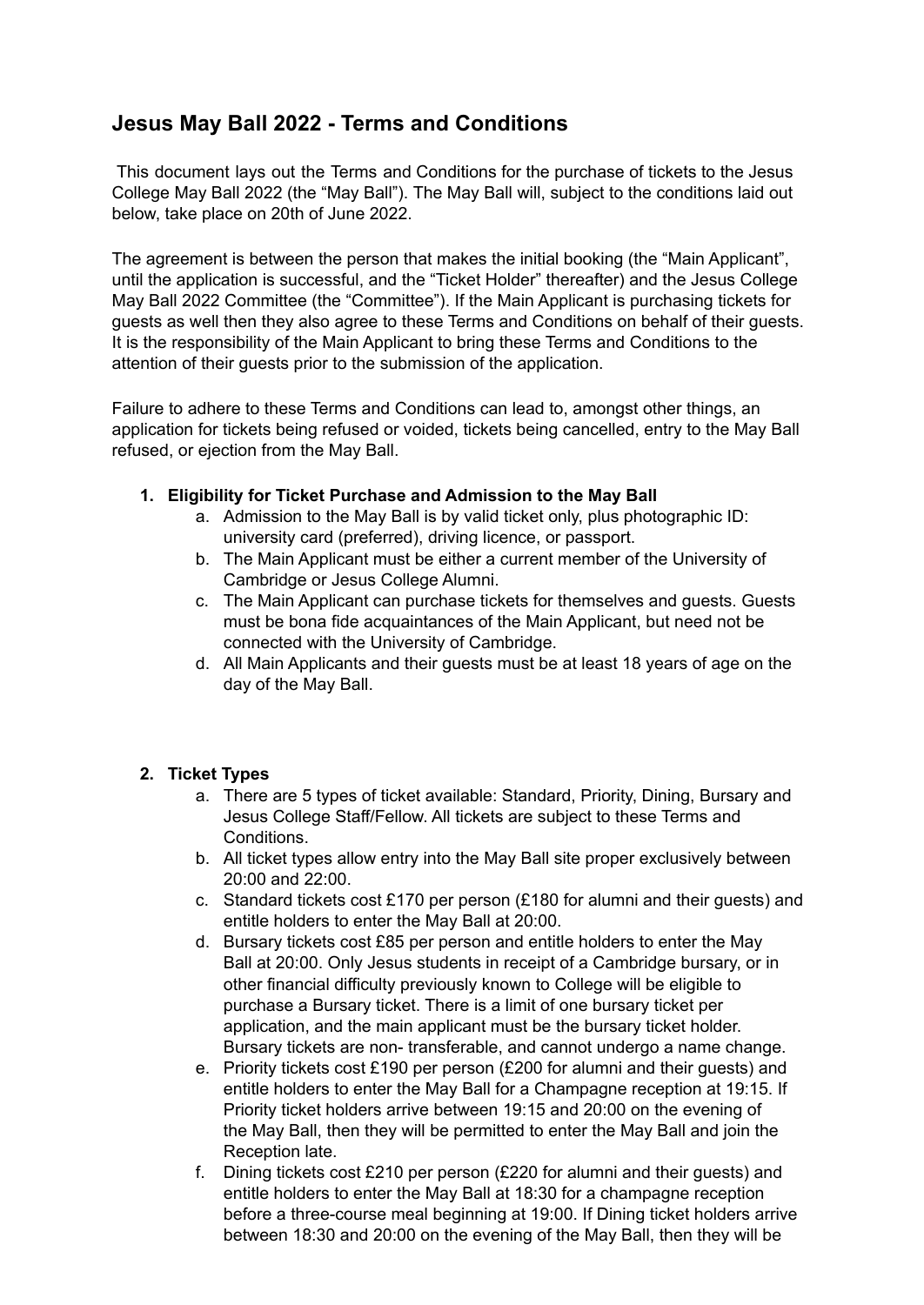permitted to join the other Dining ticket holders.

- g. Jesus College Staff/Fellow tickets cost £100 per person and entitle holders to attend the May Ball between 20:00 and 00:00. Extra hours of attendance may be bought, at the time of ticket purchase. The price is £18 per additional hour. Ticket holders must exit the May Ball once their purchased time has elapsed. Staff/Fellow tickets are only available to Jesus College Staff and Fellows. Staff and Fellows may purchase tickets for guests at the discretion of the Presidents. The option to purchase Priority Queuing or Dining upgrades is available, for £20 and £40, respectively.
- h. When purchasing tickets, the option of opting in to a £3 (or an alternative amount of your choosing) charitable donation will be made available. This year charitable donations will be allocated to Beam (16.6%), Mind (16.6%), CamFed (16.6%) and Cambridge Raising & Giving (50%) who will distribute the donations between 4 of their supported charities.

## **3. Ticket Application**

- a. All ticket applications, save in the case outlined below, must be made online.
- b. Current members of the Jesus College student body may also make ticket applications, for Priority and Dining tickets, via Committee members in the Jesus College Bar between 16:00 and 18:30 on 23rd of February 2022. Any remaining Priority and Dining tickets plus all Standard tickets will go on sale at 13:00 on 24th of February 2022 for all current members of the Jesus College student body, and will remain on sale exclusively to current members of the Jesus College student body until such time as the Presidents will determine.
- c. An application containing incorrect or misleading details is automatically void. Such an application may be amended at the Presidents' discretion.
- d. Tickets can be applied for online by any member of the University of Cambridge from 13:00 on a date determined and announced by the Presidents. Tickets available from this time will be allocated on a first-come-first-served basis.
- e. Main Applicants may be offered the ability to purchase additional tickets for guests. The number of guest tickets available per applicant, and the period during which those guest tickets will be available, may be determined by the Committee from time-to-time. At any time, a prospective Applicant may check the ticket sales webpage to see the current guest policy. The Committee reserves the right to change that policy at any time, though any change will not affect tickets already purchased.
- f. The Main Applicant is responsible for the guests on their application under this agreement, and submits to this agreement on their behalf. It is the Main Applicant's responsibility to bring these Terms and Conditions to the attention of each of their guests.
- g. Tickets belong to the person named on the ticket, and the Main Applicant agrees that they do not have the right to withhold a ticket from a guest once the purchase is complete. Only those named on an individual ticket may consent to a name change under Section 4.
- h. By submitting an application the Applicant agrees to have their details stored electronically. Under the Data Protection Act 2018 we collect personal data about you in order to process your application for a ticket. We will not pass on your personal data to third parties, although we reserve the right to distribute short messages from our sponsors in the course of our own communication with you. By submitting an application the Applicant consents to receive such communications. You may choose to stop receiving these messages at any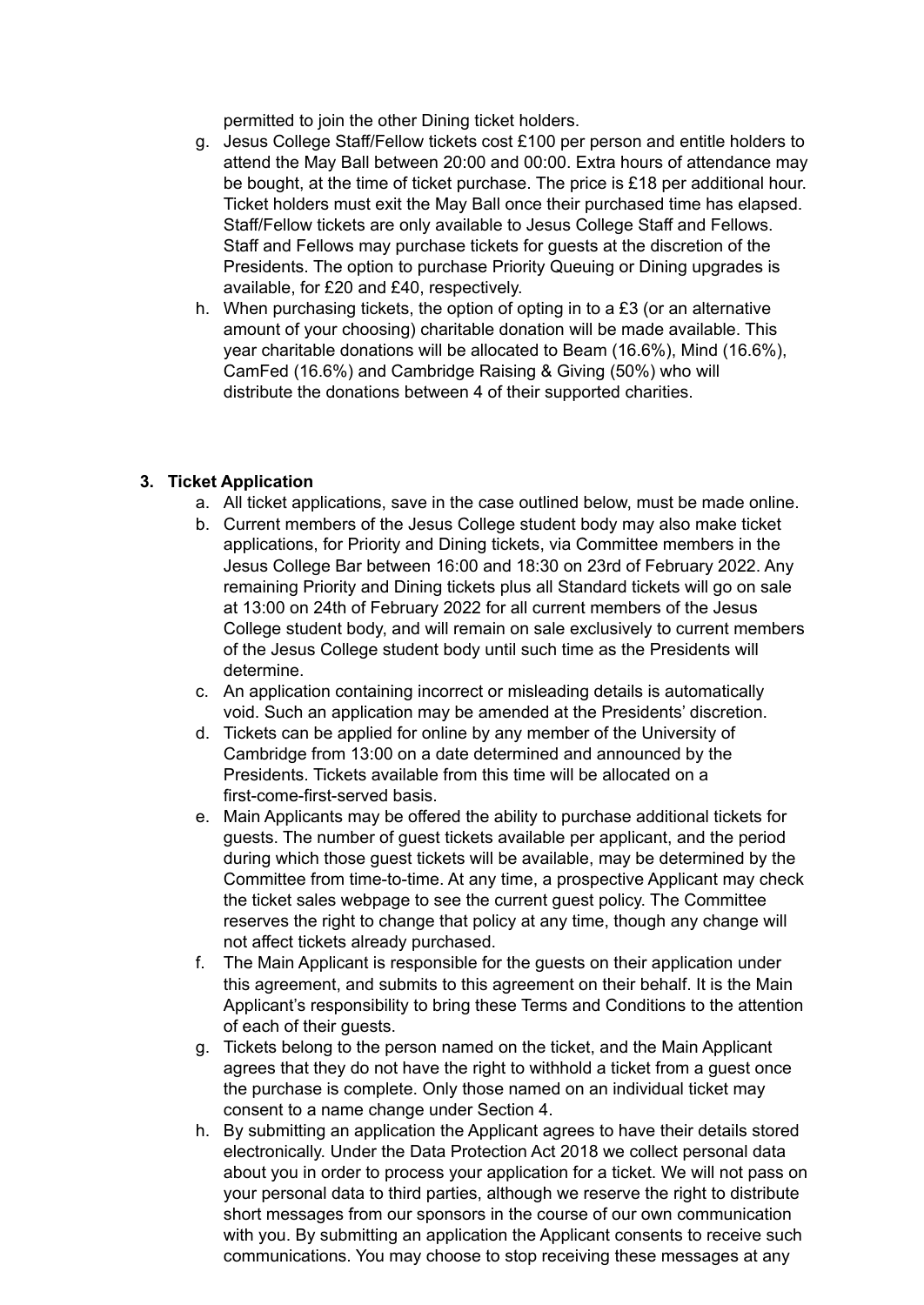time by emailing [ticketing@jesusmayball.com](mailto:ticketing@jesusmayball.com) with 'unsubscribe' in the subject line. Contractors who collect your data at the May Ball do so under the terms of their own Data Protection policies. The May Ball Committee has drawn the attention of Contractors to their obligations under the Data Protection Act 2018, but is not the data controller for any personal data you may disclose to the Contractors. Please note, the names of all Students who have applied to purchase a bursary ticket will be visible to the Ticketing Officer and Presidents, and will be passed on to the Jesus College Tutorial Department to verify eligibility for a bursary ticket purchase.

- i. The contract between the Committee and the Applicant is complete when the Applicant's bank transfer payment has arrived in the May Ball bank account and has been processed.
- j. Applicants reserving tickets in the Jesus College Bar will receive an email confirming the booking as soon as possible. Paper receipts of purchase are available on request for payments by cheque or bank transfer.

#### **4. Name changes and Cancellation**

- a. Tickets are non-transferable and non-refundable, except as outlined elsewhere in these terms. However, tickets can be transferred to another name, provided the transferee is eligible to purchase a ticket to the ball as outlined in Section 1. There will be a £40 charge for this transfer, as well as any other change of details (such as address). This charge will increase to £50 at 00:00 on 22nd April 2022. An administration fee shall be retained from any such charge, with the remainder being donated to the charities which the Committee is supporting this year. Any request to change must be immediately communicated to the Ticketing Officer via the name change form on the May Ball website or the ticket will be rendered void. Exceptions for this charge will be decided at the Committee's discretion via email (ticketing@jesusmayball.com) for which proof of extenuating circumstances may be required. The final date for a name transfer will be 23:59 on 6th of June 2022.
- b. If a ticket belonging to a Main Applicant is transferred to another name, the responsibilities of the Main Applicant are transferred to the new ticket holder unless alternative arrangements are made with the Ticketing Officer.
- c. Bursary tickets cannot undergo a name change under any circumstances.
- d. Any Application may be cancelled free of charge before payment has been received. However, individual tickets may not be cancelled. Cancelling an application will result in the removal of the main applicant's CrsID from the right-to-buy list, and no future applications will be permitted.

#### **5. Ticket Payment**

- a. Confirmation of ticket applications will be generated via email and will supply the Applicant with a unique Application ID, which must be kept and not disclosed to anyone.
- b. Payment must be by bank transfer. If the Main Applicant cannot pay via bank transfer, please contact the Ticketing Officer (ticketing@jesusmayball.com) for an alternative payment method, for which we reserve the right to charge an administration fee.
- c. Payments by bank transfer must be made to the May Ball bank account (details stated in booking confirmation email) using the payment reference automatically generated in the application confirmation email. An email must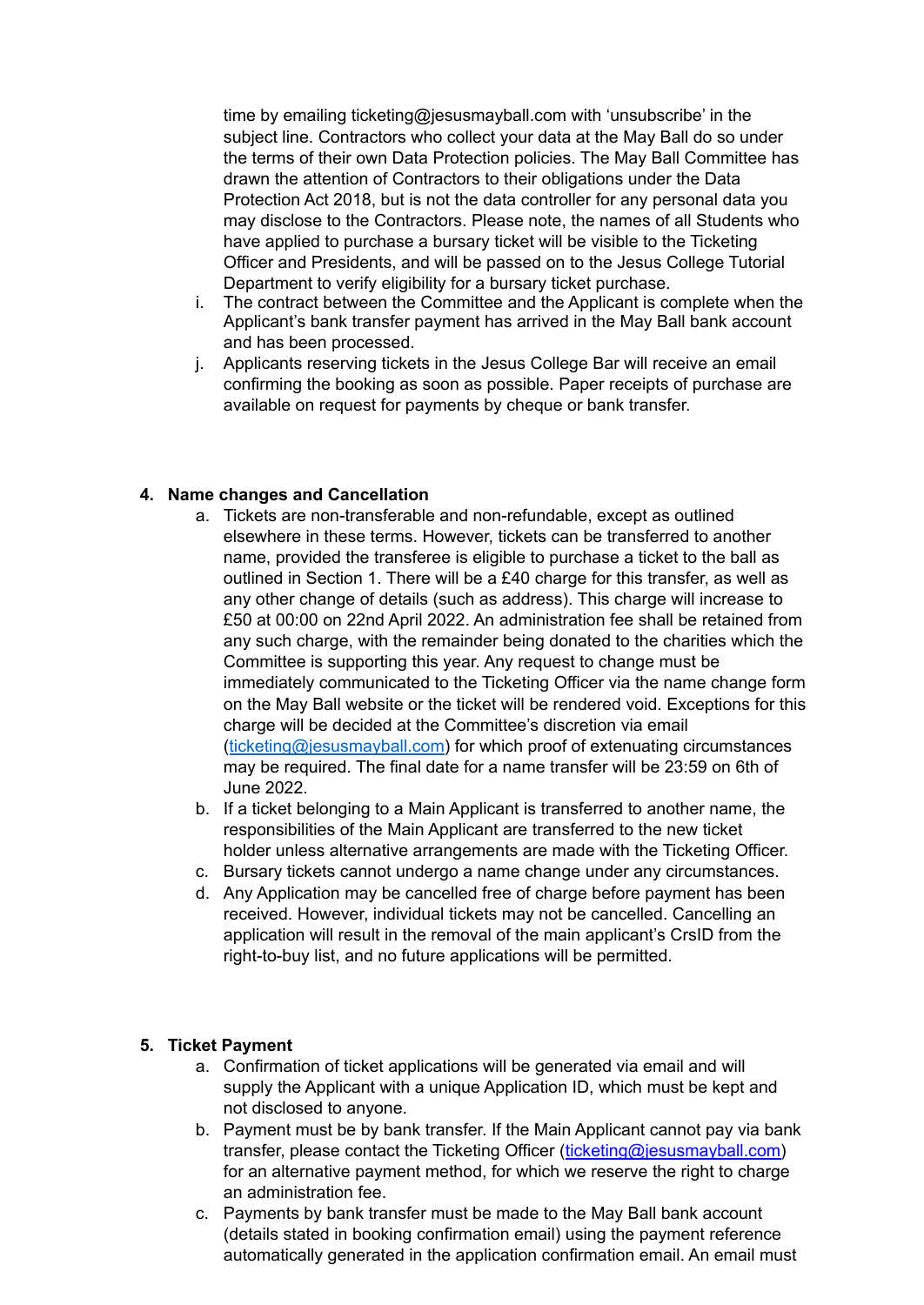also be received by the Treasurer from the Main Applicant confirming that the payment has been made and should be expected by bank transfer. (Details given at time of application.) If these requirements are not fulfilled, the Committee may be unable to associate the payment with the correct application. The Committee may still require payment without being able to refund the invalid payment.

- d. Payment for all tickets must be received by the Treasurer by the time and date stated on the booking confirmation email. If the booking is amended, payment should be received by the time and date stated on the most recent booking confirmation email.
- e. If payment is not received **in full**, the entire application may be rendered void. This includes any and all guest tickets the Main Applicant agreed to pay.
- f. Payment received after the deadline specified in clause 5d shall not qualify as payment for the reserved tickets and the application will be rendered void, subject to the discretion of the Presidents.

## **6. Ticket Distribution**

a. Electronic tickets will be sent to the main applicant via email. Guest's tickets will be sent to the email provided by the Main Applicant for the guest upon the booking of the ticket.

# **7. Dress Code**

a. The only acceptable attire is Black Tie, White Tie or national dress. Dresses should be of a comparable standard. Sports blazers are not allowed. The Committee reserves the right to refuse entry to anyone it deems to not be suitably attired.

#### **8. Safety and Security**

- a. Last entry to the May Ball is at 22:00. Before entry to the May Ball is allowed, the Ticket Holder must receive a wristband which must be displayed at all times while on the May Ball site. The wristband will only be issued upon the presentation of a valid ticket and photographic identification, assuming the name on that photographic identification matches the name recorded on the ticket. If the Ticket Holder chooses to leave the May Ball before 03:30, their wristband will be removed on exit.
- b. Ticket holders will not be permitted to leave and re-enter the May Ball.
- c. Smoking at the May Ball is only permitted in the designated smoking areas.
- d. The Committee and/or its duly authorised representatives reserve the right to eject any person from the May Ball and to take whatever further action deemed appropriate. Grounds for such exclusion include, but are not limited to, violent, loud, indecent, illegal or disruptive behaviour, excessive intoxication, possession of illegal drugs, assisting people without a ticket to enter the May Ball, or any other breach of these terms and conditions. A further ground is where the Committee and/or its duly authorised representatives have reasonable grounds to believe the Ticket Holder may have committed, is committing, or may be about to commit a criminal offence, or has engaged, or is engaging, in other such activities that the Committee deems unacceptable.